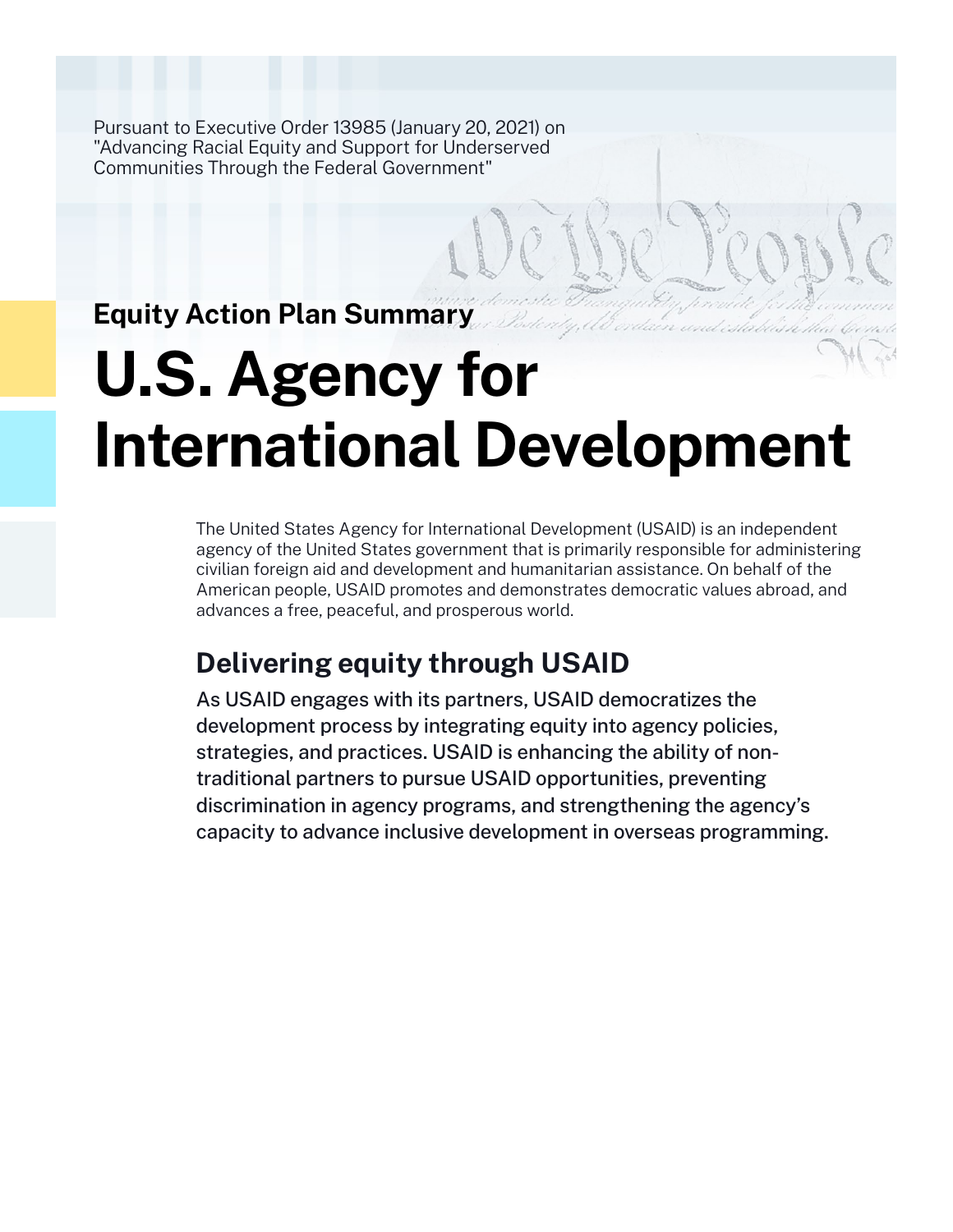## **New strategies to advance equity**

## **Continue development of the WorkwithUSAID.org platform, a free resource hub built to empower new and existing partners with the knowledge and networks to navigate how to work with USAID**

As evidenced by a recent poll, organizations do not know where to start or what they need to do to partner with us. Organizations can struggle to navigate the complex requirements for funding eligibility, understand our government terminology, and sort through all of the systems needed to register. These bureaucratic hurdles have prevented USAID from partnering with small or local organizations, many of which represent underserved and historically marginalized communities around the world. To address this barrier, USAID launched WorkwithUSAID.org, a new platform that serves as the first step towards becoming a partner with USAID. WorkwithUSAID. org gives prospective partners a place to start, current partners a place to grow, and the Agency a place to build new partnerships. This website provides a one-stop-shop where anyone can access and benefit from our resources, regardless of who they are and where they work.

#### **Invest in resources to help advance civil rights**

Advancing equity rests on the presumption of equal opportunities and protection under the law. As noted in the Executive Order, Government programs are designed to serve all eligible individuals. To meet this objective and to enhance compliance with existing civil rights laws, agencies were obligated to address the operational status and level of institutional resources available to offices or divisions within the agency that are responsible for advancing civil rights or whose mandates specifically include serving underrepresented or disadvantaged communities. To meet this mandate, USAID intends to explore strengthening the implementation and oversight of its existing policies of nondiscrimination for beneficiaries in several ways, including expanding training and developing a beneficiary's bill of rights and expanding engagement with communities and beneficiaries in the planning and evaluation of activities. Together, these approaches will increase the number of staff and implementing partners who are aware of the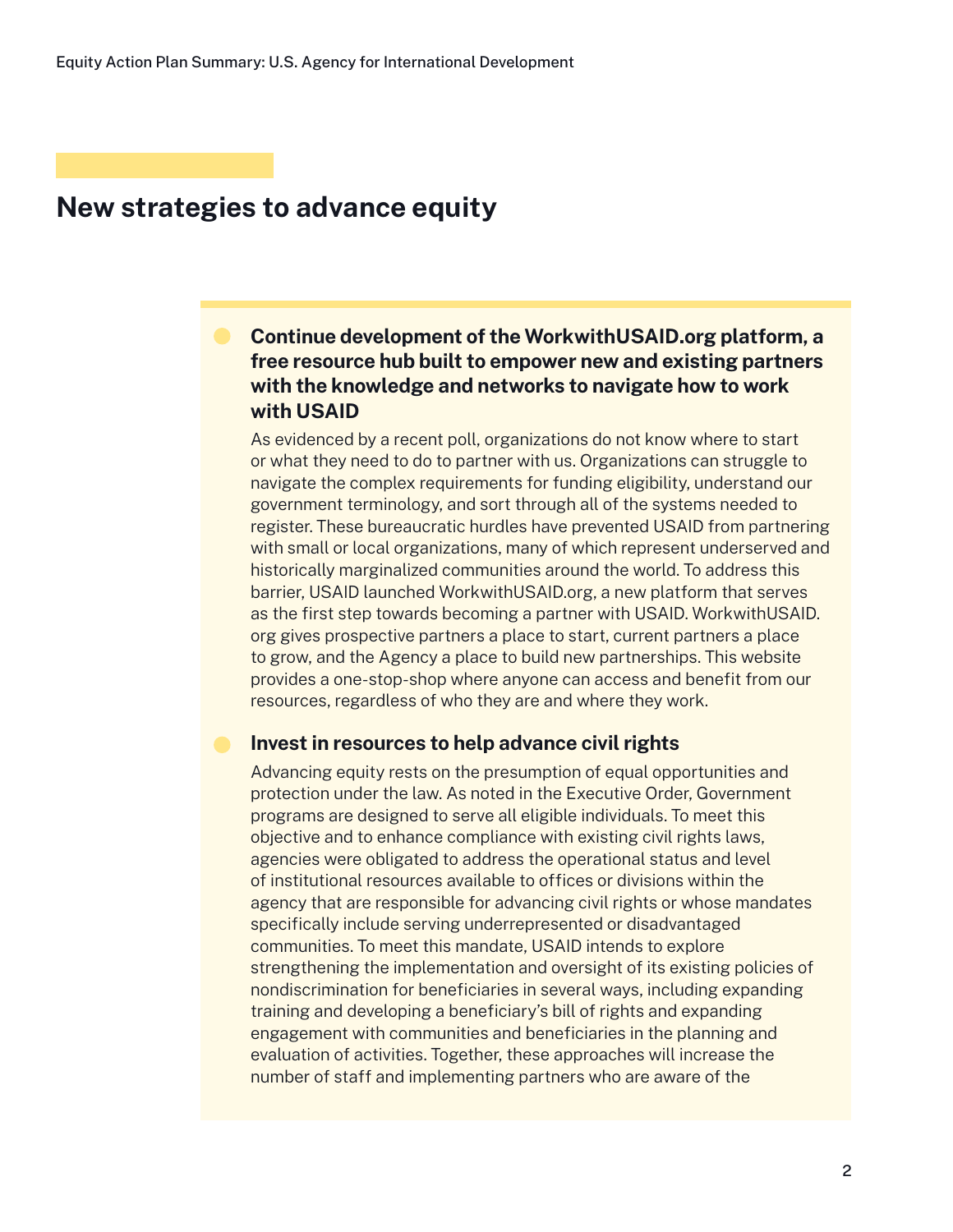New strategies to advance equity

policy of nondiscrimination for beneficiaries, promote awareness among beneficiaries of their rights under the policy, and strengthen compliance. Additionally, the Agency plans to develop a USAID Accountability Mechanism, which will help receive and resolve complaints filed by beneficiaries who have experienced environmental, social, or economic harm caused by a USAID project or activity or could potentially experience such harm. The Agency will also work with the U.S. Department of Justice Civil Rights Division to help determine the best approach to reinvigorate the Agency's Title VI program. USAID will identify the organizations operating in the United States receiving federal financial assistance through USAID funding mechanisms to ensure their compliance with Title VI.

### **Lower internal and external barriers for USAID awards, to include reduction of acquisition and assistance administrative burdens that negatively affect partner capacity**

USAID's existing acquisition and assistance processes present an administrative burden and can make proposal and application submissions cost-prohibitive for organizations, especially those serving historically marginalized groups. Often staffed by smaller teams and having limited operating budgets, potential partners from underrepresented groups may not be familiar with Federal acquisition and assistance regulations, policies, or award processes and may not have the operational capacity to hire or designate writing teams to respond to solicitations. In response to this barrier, USAID will explore the flexibilities possible under the law to limit competition; streamline proposal and application requirements; encourage the use of flexible solicitation methods as appropriate; and minimize the compliance barriers that are preventing local organizations or underserved communities from being competitive for awards.

## **Designate an Inclusive Development Advisor at each Mission and procure inclusive development support mechanisms managed through the Agency's Inclusive Development Hub**

USAID's Missions often have the funding, interested generalist staff, and political will to design programming that is inclusive of and equitable for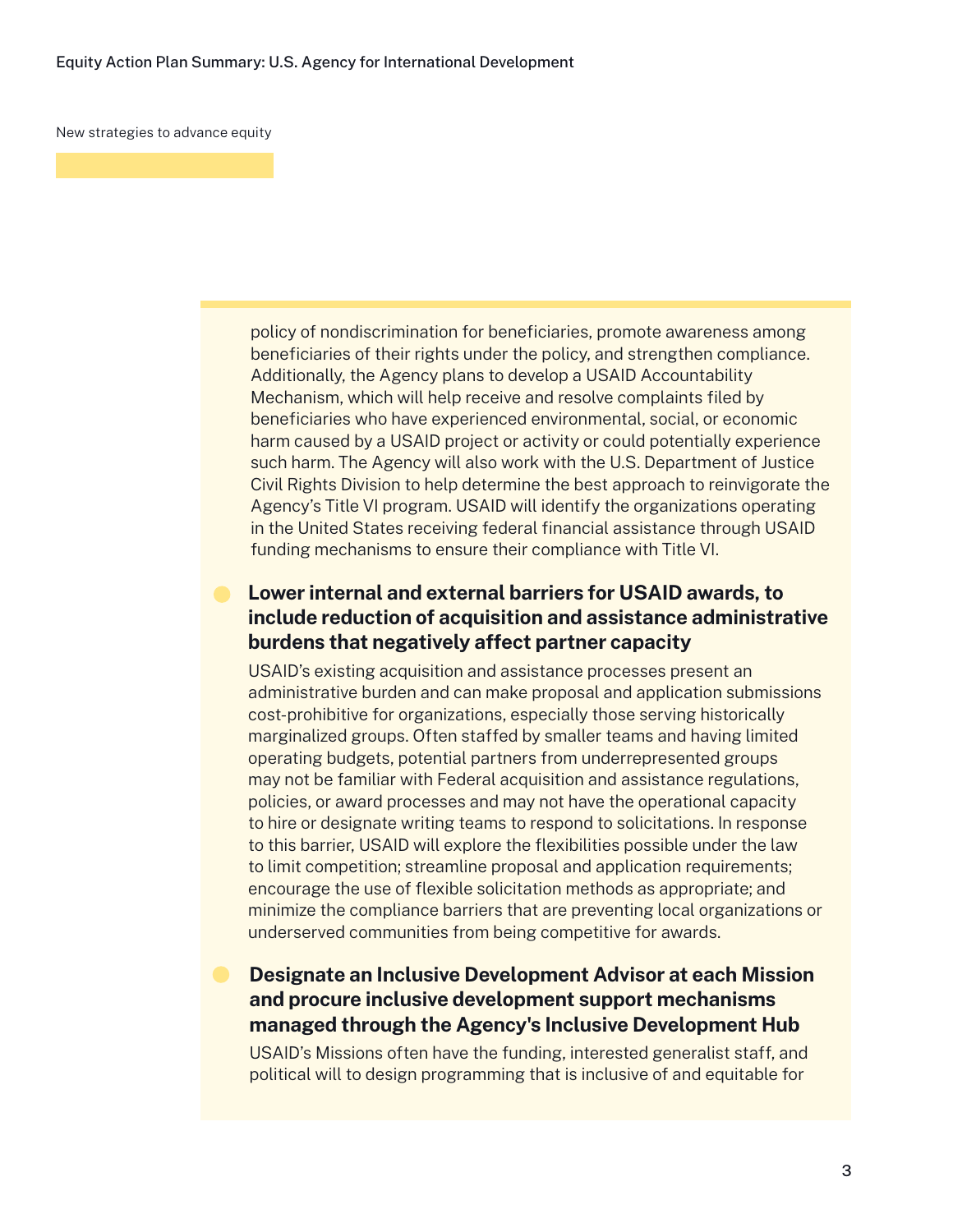New strategies to advance equity

underserved and underrepresented groups. However, most Missions do not have advisors specifically dedicated to the full inclusive development portfolio, which requires technical knowledge and expertise about the challenges and barriers faced by marginalized groups in the local context. To address this barrier, the Agency will begin ensuring that each Mission appoints an Inclusive Development Advisor, a Foreign Service or Foreign Service National staff member who specializes in issues of inclusive development. This will be in addition to the current structure of Gender Advisors. The presence of a Gender Advisor has been cited as one of the most important factors in ensuring the integration of gender equity into USAID programming.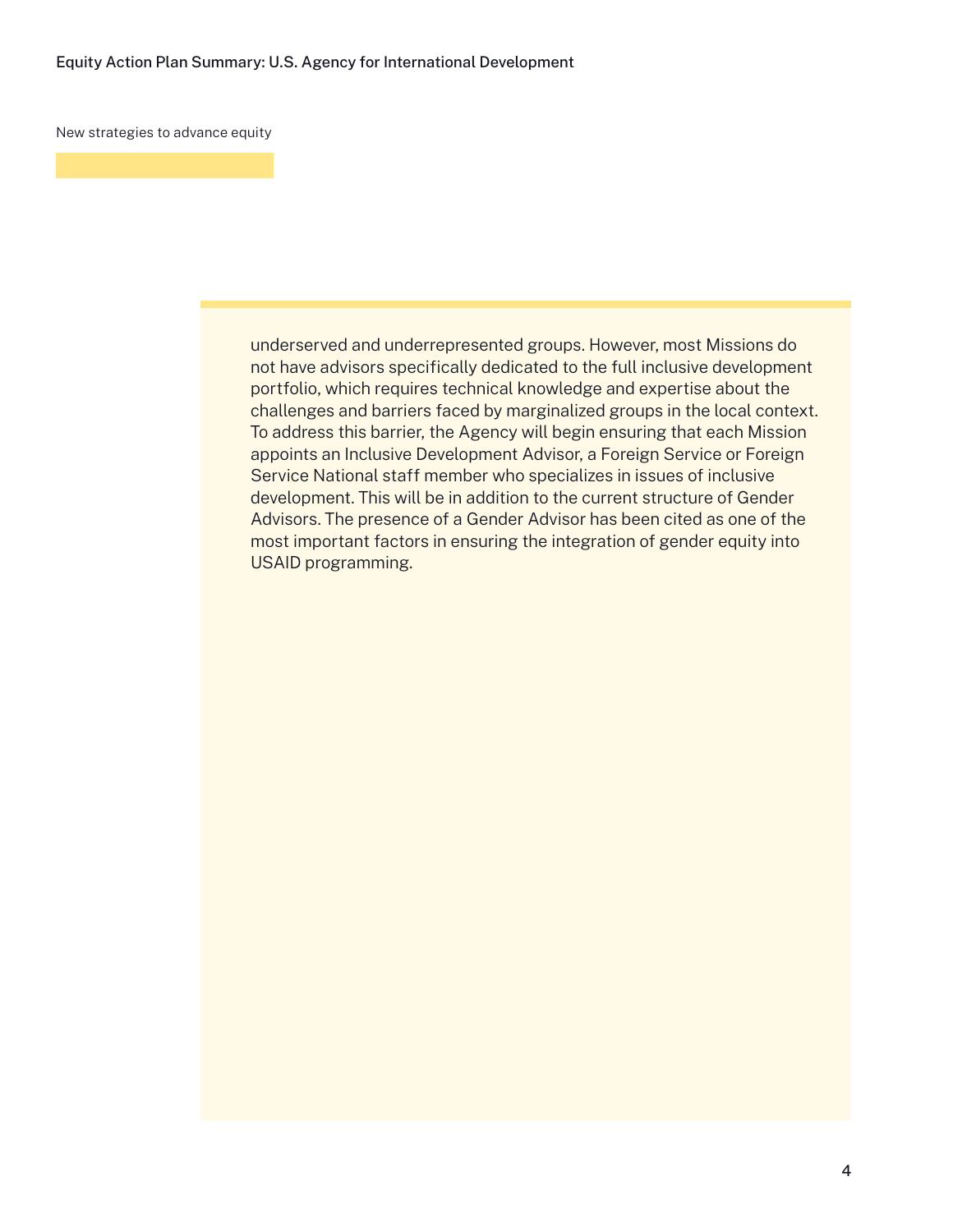# **Building on USAID's progress**

**This equity action plan builds on USAID's progress delivering on equity and racial justice in the first year of the Biden-Harris Administration.**

#### **Integrating equity into program policy**

USAID's Bureau for Policy, Planning and Learning developed policy updates in August 2021, including one titled "Promoting Diversity, Equity and Inclusion in USAID Programming." This policy update acknowledges the urgency of an Agency-wide approach to address marginalization, increase inclusion, and foster diversity through its global programming by using an inclusive development approach. This is not policy guidance intended to require shifts in programming or strategies; rather it reiterates the Agency's commitment and current standing guidance on Inclusive Development. The forthcoming June USAID Policy Framework will provide new policy guidance as needed in addition to existing requirements.

#### **Expanding and diversifying the USAID partner base**

USAID's Administrator released updated guidance in October 2021 for the Agency's New Partnership Initiative that incorporates guidance from EO 13985. The New Partnership Initiative's Action Plans are strategic and operational documents within which operating units describe how they plan to expand their use of partnerships. These plans are critical to diversifying the Agency's implementing partners, expanding engagement with local partners, and working with traditional partners in new ways to strengthen local capacity. This year, USAID missions and operating units must specifically outline plans for enhancing equity and inclusion through acquisition and assistance practices and activity implementation abroad.

### **Strengthening accountability through performance management**

USAID collaborated with the State Department in June 2021 to add a key issue on racial equity to the FY 2021 Operational Plan and Performance Plan and Report. USAID will use the data collected on racial equity, along with other key issues on gender, youth, disability, LGBTQI+, and religious